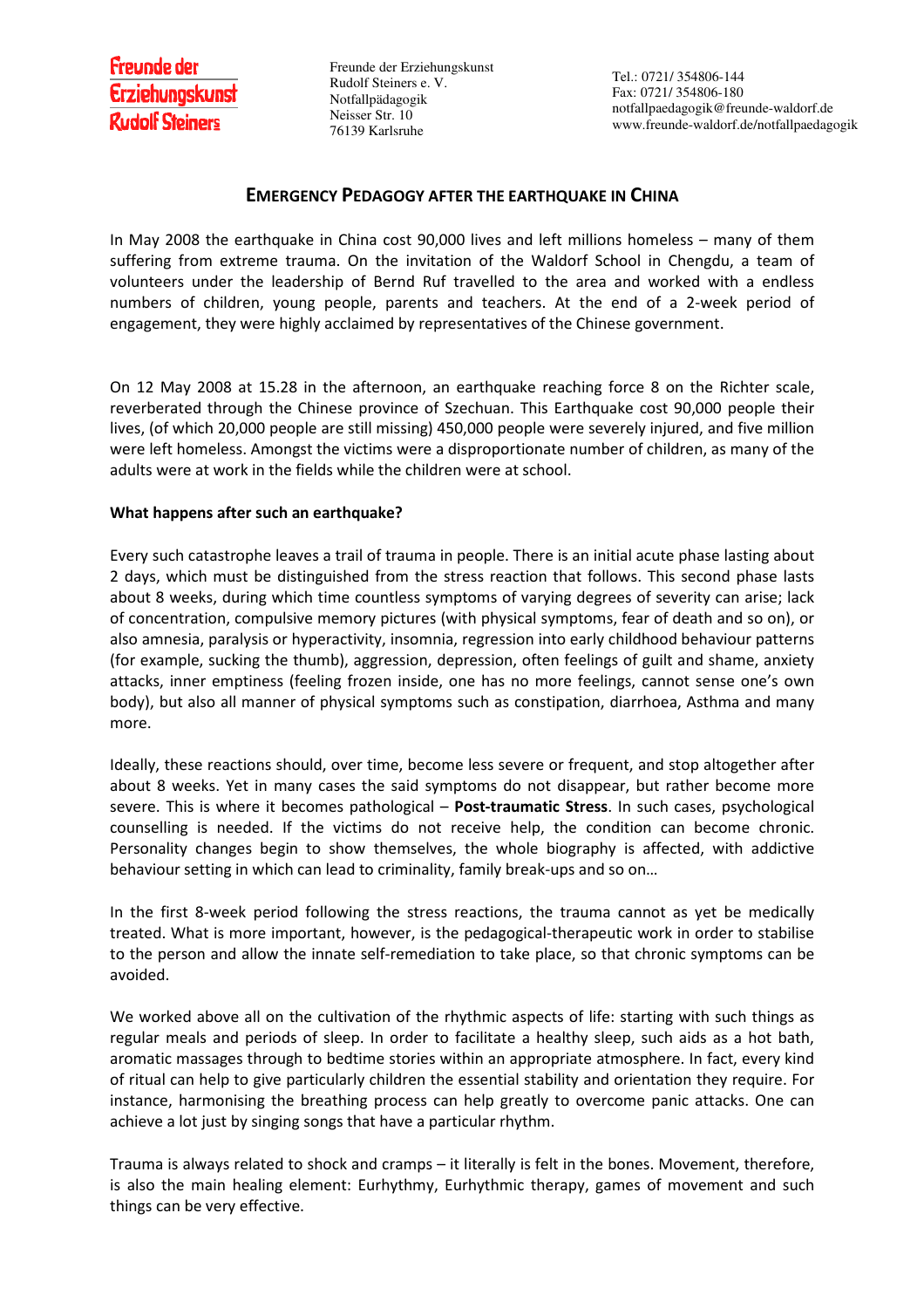Tel.: 0721/ 354806-144 Fax: 0721/ 354806-180 notfallpaedagogik@freunde-waldorf.de www.freunde-waldorf.de/notfallpaedagogik

The basis of art and rhythm underlying it, give to Waldorf Education countless tools that make it just about predestined to be a pedagogical method for crisis and emergency situations.

It is also very important that affected victims learn to speak about their experiences. This allows them to become detached from their problems, for if they can really discuss the things that happened, they begin view the experiences from outside. Children are often also able to express themselves through drawing pictures as well.

#### **The Engagement - terrible experiences**

The Waldorf School in Chengdu invited us to undertake the journey to China. Li Zhang had written that all their teachers had, immediately after the earthquake, helped wherever they could – above all in hospitals – and the physical stress on the population was intolerable. We met at the Waldorf School on arrival in order to prepare for the ensuing engagement, following which we drove to the disaster zone...

Shifang was the last city in the district to remain somewhat unaffected. This was also where the crisis committee of the local government had its headquarters. We received the accreditation for our engagement from the Department of Alien Affairs stationed here. Initially, for one day, we were observed by inspectors, who, however, were satisfied that what we were doing was good enough and left us to it. For the next 2 weeks we worked in 7 different school camps under tents with many children who had lost their parents and classmates. Many of them had watched their friends and relatives die – and these children were terribly traumatised.

The further one got from Shifang towards the mountains, the greater was the devastation. One could no longer speak of settlements. Instead there were great heaps of rubble surrounded by tents where people had found shelter. In spite of the catastrophic destruction, the region was well furnished with medical supplies and field hospitals, and disinfectants everywhere to prevent the spread of epidemics.

The first of the field schools we worked with the children in, lay in Xiaomukuo. One of numerous experiences we had here was with a young boy who struck us at once because of his attitude of complete rejection. When, for example, we started some circle games, he sat demonstratively to one side, throwing us dark glances. It took a very long time before he could open up and begin to participate. And this was when something wonderful happened: he changed completely, and particularly handwork exited him – knotting techniques and similar activities. These things were his way of overcoming his trauma. He even invited us to his home. This young boy, like many of the children, had been buried in the nearby district town of Hongbai. He could, however, be saved.

Many others could not be saved. In a single Hongbai school with 700 students, 160 were killed after the collapse of their building. Many children were caught in the debris for days, and people tried to dig them out with their bare hands. To crown it all, a chemicals factory had also been destroyed and was emitting poisonous vapours. Numbers of badly injured children were dragged onto the surrounding hills to get them above the clouds of gas. There were teachers who dug out their own children. Many of them could not speak, did not yet feel their bodies and ran around in panic.

In Luoshinzhen, also near Hongbai, 200 children lost their lives when a whole section of their school building collapsed. There were children who had jumped out of the windows during the earthquake. One child survived for two days, head downwards, caught on the end of a staircase, only to die an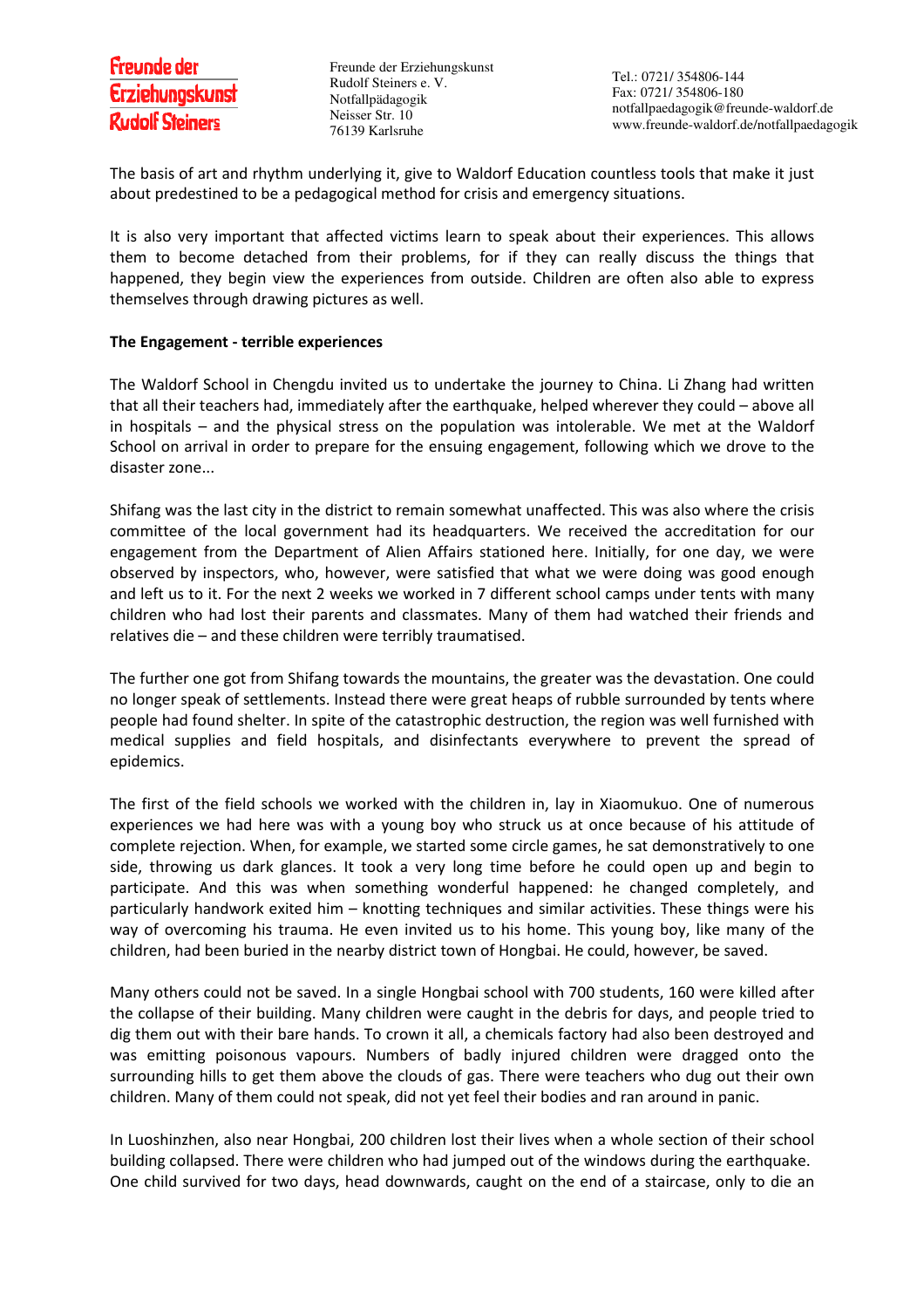hour after having been released. The stories are terrible and there are countless destinies of this kind.

It was in Luoshinzhen that we experienced for the first time protests by parents accusing the authorities of corruption. They maintained that the houses had not been built sufficiently strongly, as one had tried to save on concrete and steel. One poster put it blatantly in calligraphic strokes: "Acts of God cannot be avoided. But when the catastrophes are caused by people, we must hate them for it." Because of the volatile mood, the authorities did not dare to take it down…

#### **Comfort, release, work through, heal**

Anything that could release the psychological cramps, the trauma, in any way was helpful during this phase both for children and for adults.

In the case of the children, we placed the emphasis on games, rhythmic exercises, handcrafts and Eurhythmy. This included exercises in self-confidence, such as letting yourself fall and be caught up by others. Such specific exercises in movement help to re-establish the ability to function in life and strengthen the constitution once again. For a child that had lost its parents and little sister, we celebrated her birthday in all simplicity, with a cake, singing and cheers.

In the case of the youths we tried to carefully introduce conversation about what had happened. They told shattering stories, in floods of tears. We found a kind of biographical process helpful here: you take a rope, which acts as a symbol for our lifeline; then gather stones and flowers, the stones representing bad memories, the flowers the good ones. In this way we tried to connect them with the line of their biography once again, which is very difficult after severe trauma. The earthquake was often depicted by the young people as a large heap of stones. But what was there before this? The young people were able to find a relationship to their previous lives along this route, seeing beyond the terrible event of a few weeks before.

At the request of the government officials, we also worked in the chemical plant that had blown up. For an entire morning we held workshops, Eurhythmy, singing, rhythmic exercises, conversations with some 150 workers of the factory. We experienced people who broke down in telling their stories, but in this manner they could find release.

Besides this, we were asked to do some work with parents in the camp settlements. Many had committed suicide in this time, being unable to deal with the experiences. There were parents who had themselves dug their children out of the rubble, and had then to bury them in the mass graves dug for this purpose, no transport being available to the family graveyards. One man left a cell phone with his child in the grave… Fortunately our team included some psychotherapists. We were also able to bring relief through massage techniques – seeing again and again how everything depended on the release of stress and cramps, of working through it.

 The teachers too, were naturally heavily traumatised. They had been responsible for the children when the unspeakable happened… Many were haunted by the accusations of the parents, who simply needed to offload the blame on somebody. One could hold them responsible for anything: that they had left the classrooms too early, or that they had waited too long; that they had walked at the head of the children or that they had followed behind them… It did not matter how they had behaved, they received the blame, sometimes to the point of meeting lynch mobs. And these same teachers are now asking themselves how they are supposed to take up teaching the same children once again.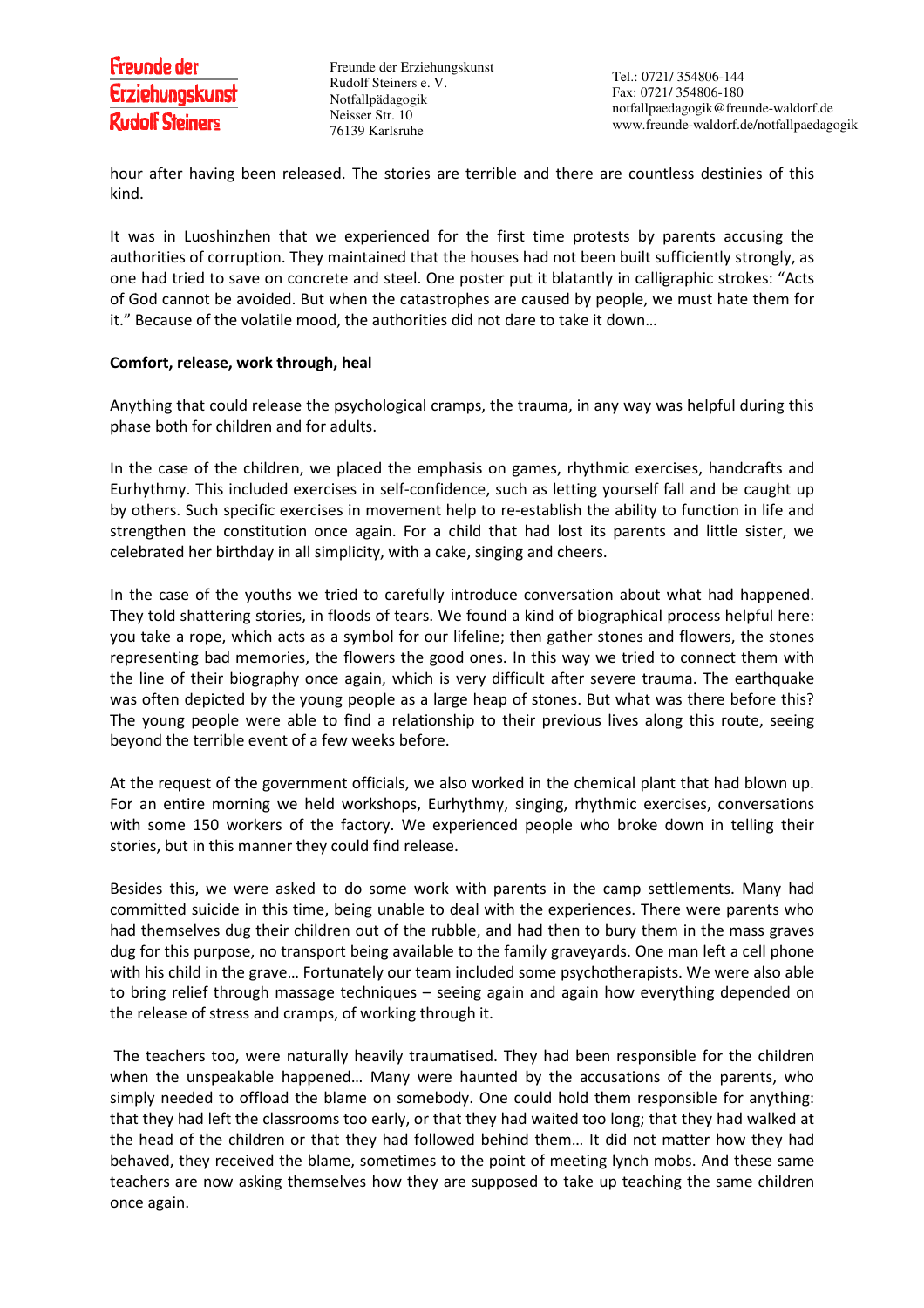# **Freunde der Erziehungskunst Rudolf Steiners**

Freunde der Erziehungskunst Rudolf Steiners e. V. Notfallpädagogik Neisser Str. 10 76139 Karlsruhe

Tel.: 0721/ 354806-144 Fax: 0721/ 354806-180 notfallpaedagogik@freunde-waldorf.de www.freunde-waldorf.de/notfallpaedagogik

We spoke to a director of a school in Hongbai, who was in real panic. When we tried to get him to talk about his experiences, he laid his head on the table - and went to sleep! It is unbelievable what mechanisms body and soul can find to avoid trauma in such experiences. Other teachers we tried to work with took out their cell phones and began to play computer games… none of this is some sort of deliberate slight, but just a desperate attempt to detach oneself from the awful experiences.

We helped these people with different exercises, with the sole aim of making them willing and able to lead conversations and meet people once again. We prepared the first lessons that were to follow the catastrophe together with the teachers. We showed them what they could do with the children that would harmoniously address thinking, feeling and will. We continuously stressed that the children needed rhythm and needed to be able to move, and especially to be led into activities in order to overcome their feelings of helplessness. And of course we also gave a lot of advice on what the teachers could do for their own situations.

## **The last days and a view towards the future**

Through the work with the teachers, we were able to point to the methods of Waldorf Pedagogy that lead beyond overcoming trauma to the basic anthropology that underlies it. Throughout these days, our work was met by so much interest and resonance that we were accompanied by television crews the entire last week of our stay; from Hong Kong, Japan and other Chinese broadcasting stations.

The Government finally decided on their own initiative to organise workshops for teachers during the last days of our stay. The pedagogical commission, the teacher training college in Shifang and the Department of Alien Affairs organised 3-day seminars for groups of 60 teachers, which we held with them. We spoke of psychological trauma and of Emergency Pedagogy, interspersed this with songs, rhythmic clapping and other things. Conversations about their own trauma, underpinned by movement, massage, individual therapies of various kinds and working groups in therapeutic craftwork, Form Drawing, Painting and Eurhythmy.

This success of this whole effort is demonstrated best, perhaps, by the fact that the teacher training college and the pedagogical commission asked requested an ongoing co-operation into the future – and also co-operation with the Waldorf School in Chengdu!

Through this kind of practical help, the effects of which we could experience at first hand, the value of Waldorf Education attained a high degree of recognition.

During the entire time of our engagement, we wore dark blue Tee shirts with "Freunde der Erziehungskunst Rudolf Steiners" written on them in red lettering. Representatives of the Provincial Government asked us if they could keep one of these as the Government intends to erect a monument in which it, too, should find a place as an exhibit expressing mutual human aid and solidarity…

In farewell, the Chinese handed us a letter of thanks in which their acknowledgement was once more volubly expressed. Amongst other things, the following:

"In this dismal time you extended to the population of Shifang a helping hand and encouragement. We herewith wish to thank you for your benevolence and express our admiration. We have been deeply moved and encouraged by it."